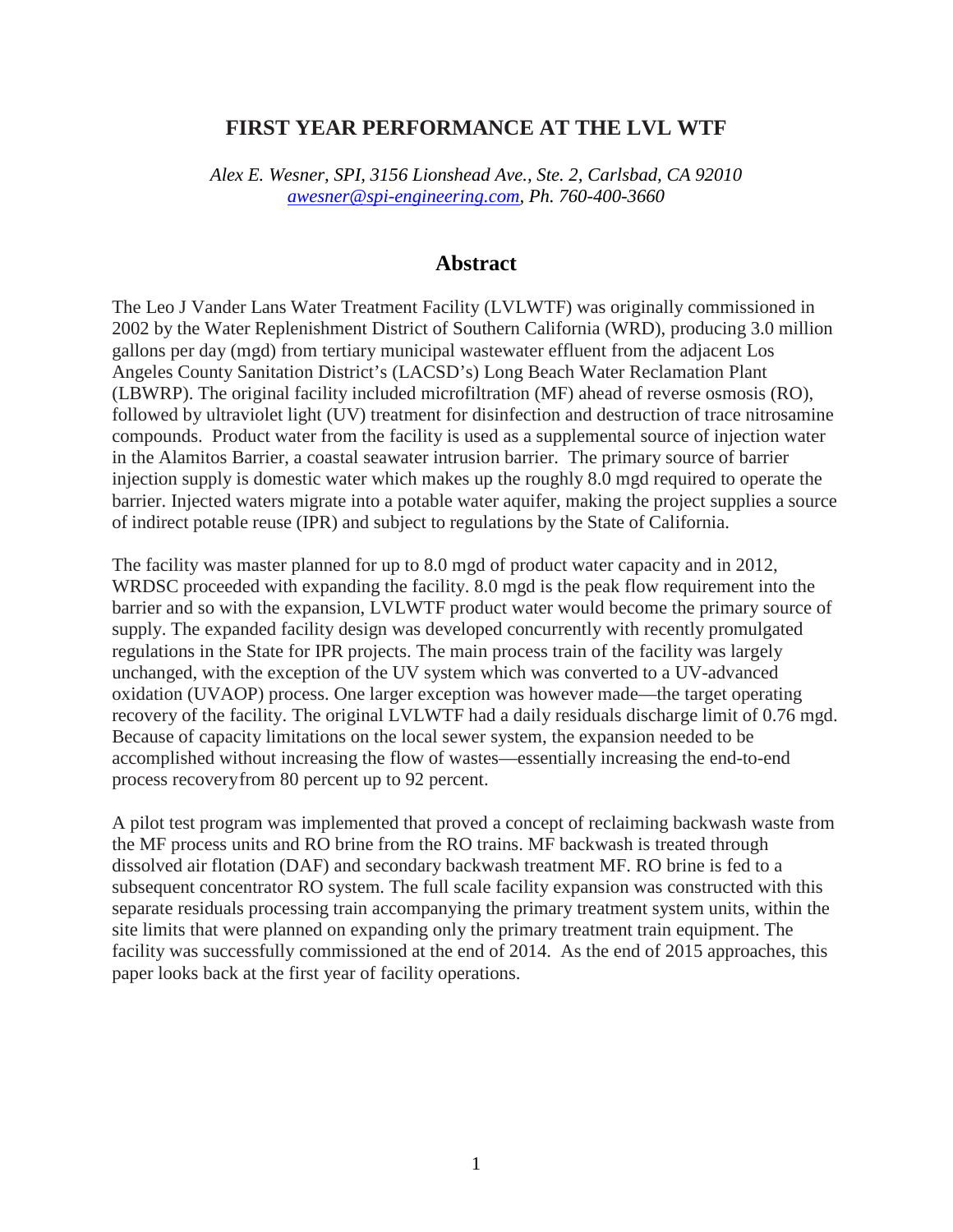# **Project Background**

Since 1959, WRD has managed groundwater in the Central and West Coast Basins shown in Figure1.

Groundwater within the basins meets roughly 40 percent of the local water demand of the population within the service area—4 million residents in 43 cities. Product water from the LVLWTF is injected into the Alamitos Gap Barrier Project (Alamitos Barrier) shown in the southern portion of the service area.

The Alamitos Barrier has been an active seawater intrusion barrier since 1964. The initial 3.0 mgd phase of the LVLWTF was completed in 2002. Since that time the barrier has received a mix of imported water supplies and recycled water, evidencing no degradation of groundwater quality in contiguous aquifers from the injection of recycled water.



**Figure 1** WRD Service Area

An increase in LVLWTF capacity was envisioned in the original plant construction which was master planned for 8.0 mgd—the maximum barrier injection flow requirement. WRD began discussing the potential expansion of the facility with State regulators in 2005. A preliminary design report for expansion was issued in 2011; and a pilot testing program supporting final project design was run from December 2011 through May 2012. Primary goals of the pilot test

were to demonstrate a stable operating flux of the primary RO trains of 12.2 gpd/ft $\int_{0}^{2}$  (gfd) at 85 percent recovery as well as the RO concentrator system operating at up to 52 percent recovery. Other coincident tests looked at potential DAF and secondary MF operations based on batch samples.

The full scale facility was a cooperative design between CDM-Smith and Separation Processes Inc. (SPI). Construction documents were completed in May 2012, with bids accepted in September of the same year. A roughly 20 month construction period followed, with the facility successfully passing its performance demonstration test in December 2014. The facility is run by operators of the Long Beach Water Department (LBWD) under contract to theWRD.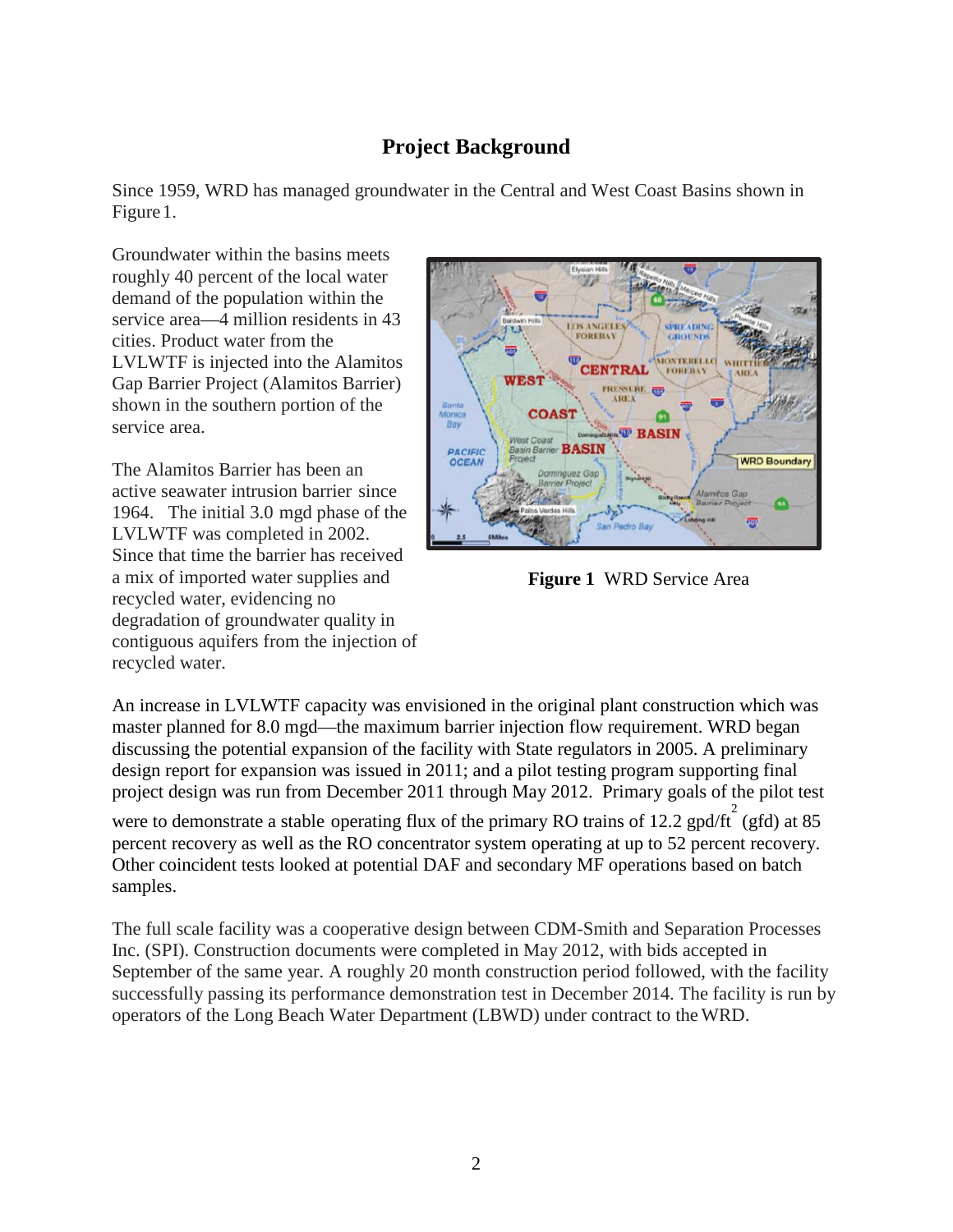## **Treatment Process**

Main components of the expanded treatment process are discussed below.

### *MF System*

A new primary MF system was installed consisting of six Pall Microza 100 module quad racks. The existing Pall- based MF system units were repurposed for treatment of backwash from the new primary system. The system has a rated capacity of 8.72 mgd, a design flux of 35 gfd, and a target recovery of 94 percent.

Feed water to the system is a nitrified tertiary effluent from the Long Beach Water Reclamation Plant (LBWRP) adjacent to the facility which is owned and operated by the County Sanitation Districts of Los Angeles County (LACSD).

The treated water from LBWRP is pumped into the LBWD recycled water distribution system. A branch from that system serves the LVLWTF. Incoming pressure is roughly 60 psig and is stepped down through a control valve to the operating pressure required



**Figure 2** Primary MF Units

by the primary MF units. Pretreatment includes addition of sodium hypochlorite and ammonia to achieve a monochloramine residual along with automatic strainers. Modulating valves on each of the primary MF units control flow through the membranes and operate to maintain a level set point in the downstream MF filtrate tank which equalizes and stores the treated water ahead of the ROsystem.

Each unit undergoes a programmed backwash process at fixed intervals—either based on processed volume or time. The system is configured such that the primary control is the processed volume trigger; backed up by an elapsed time set point. This helps maintain the system recovery target at variable flows to some extent. Each unit is also capable of receiving a daily maintenance clean to maintain permeability. More robust clean-in-place (CIP) sequences are called for when the system permeability declines beyond a set threshold. Cleaning solutions are made up in either of two cleaning tanks—acid or caustic depending on the cleaning solution employed. Spent solutions are neutralized prior to disposal.

### *RO System*

The existing 3.0 mgd primary RO train was re-rated at 3.7 mgd due to the higher flux demonstrated during the pilot test program. An inter-stage booster pump was added to better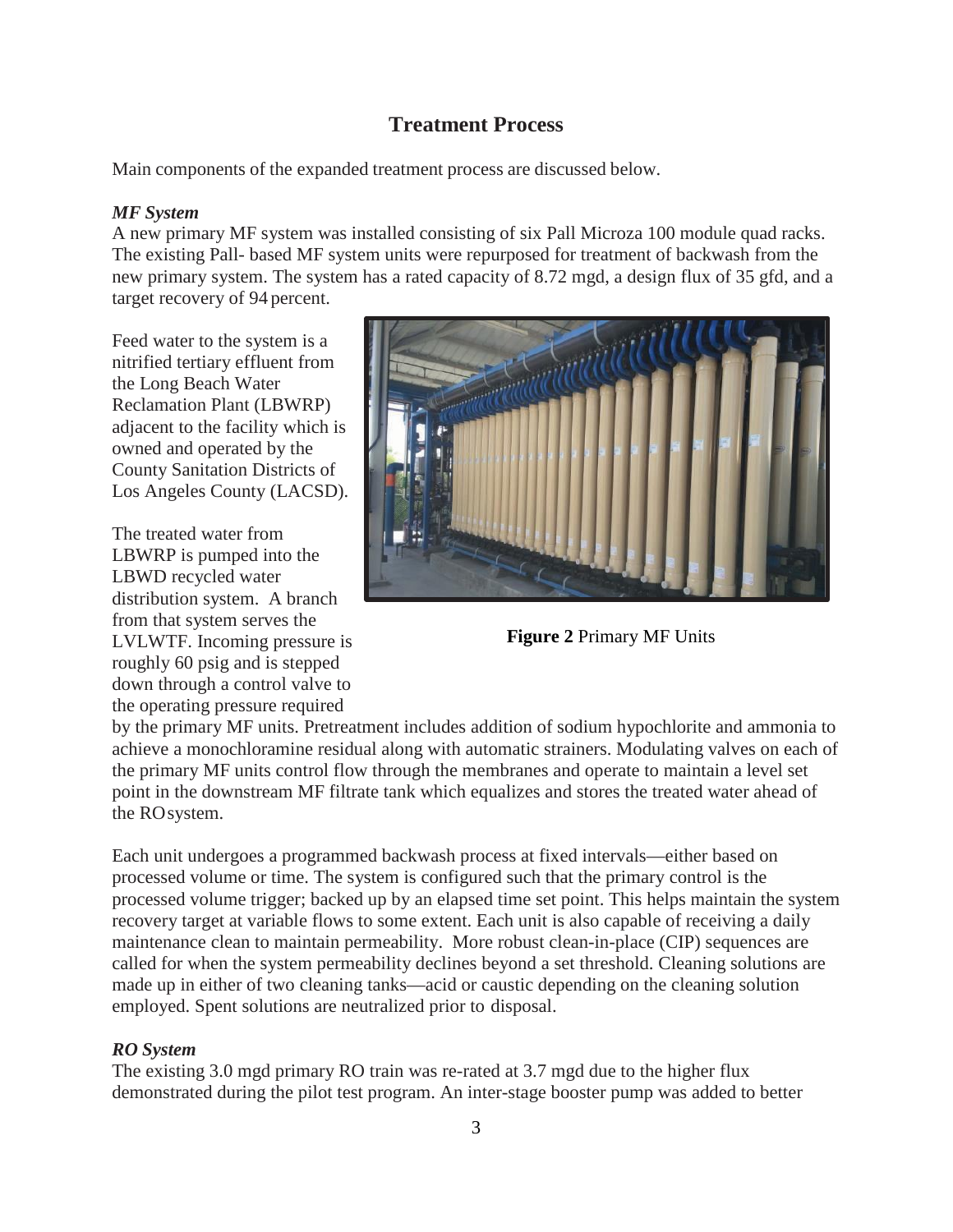distribute flow through the 2-stage train configured in a 72:36 pressure vessel array and operating at 85 percent recovery. A second equivalent train was constructed as well.

Each train is fed by a dedicated inline high pressure feed pump. The inline pumps are fed from a series of three pumps drawing from the MF filtrate storage tank. The RO feed water is pretreated through the addition of sulfuric acid and an antiscalant followed by cartridge filtration.



**Figure 3** Primary RO Train

#### Concentrate from the two primary

RO trains is routed directly to the inline feed pumps associated with one of three third stage RO trains. These pumps are in turn controlled to maintain a pressure set point in the respective concentrate line. A nested control algorithm adjusts the speed of the pumps to allow the concentrate valves on the respective primary trains to open to 95 percent.

#### *UV/AOP System*

The expanded UV system incorporates advanced oxidation through the addition of up 3.5 mg/L of hydrogen peroxide to the system feed water. Two new triple stacked 72-lamp reactors operate in parallel with the original unit. The combined system  $\Box$  is is intended to achieve a net log removal of nnitrosyldimethylamine (NDMA) between 1.62 – 2.03; along with a 0.5 log reduction of 1,4 Dioxane.

Product water from the RO system flows directly to the above grade UV reactors. An online analyzer measures the transmittance of the product water from the RO system and automatically adjusts the applied UV system dose. The UV controller also calculates the requisite dose of hydrogenperoxide.

During commissioning, startup was a challenge as the units were subject to draining back through the supply manifold located at grade level. This was addressed by modifying the operating sequence of the UV train inlet valves and associated RO system



**Figure 4** UV Train

permeate flush supply storage tank which is connected to the UV system influentheader.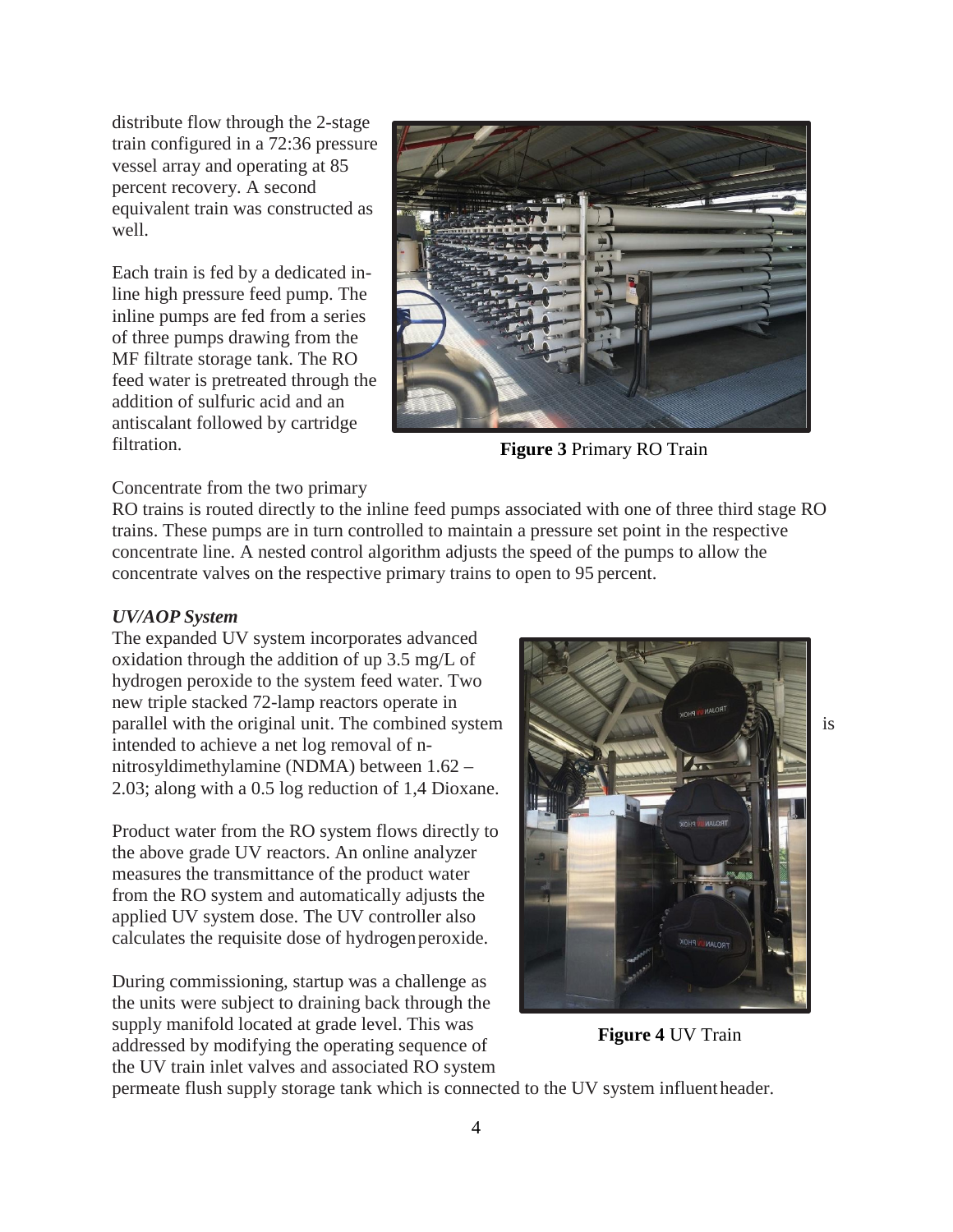#### *Residuals Handling System*

The main residuals treatment units include the MF backwash and RO concentrate recovery units. For the MF backwash, a single DAF unit is provided to pretreat the backwash from the primary units, achieving an effluent turbidity of less than 3.0 NTU. The inlet water to the DAF is pre-dosed with ferric chloride. Initial operations have shown that the effluent turbidity is best achieved at a ferric dose between 3.0 – 5.0 mg/L. The DAF effluent flows to a basin that stores the water ahead of treatment by the backwash treatment or BWT MF units. The solids laden waste from the DAF drains to the main plant waste basins for transfer to the LACSDsewer.



target operating flux of 24 gfd. Recovery is designed at 89 percent. The actual units were reconfigured from the original plant's primary MF units. In that configuration, there were 8 units mounted on a four

**Figure 5** DAF Unit

racks. Each unit had 25 Pall MF modules. Two of the racks were kept and refurbished to serve as the BWT system units. New modules and rack distribution headers were provided, while the original valve racks, compressed air system, and cleaning system equipment weremaintained. The four units are fed from the DAF effluent wetwell by three vertical turbine pumps. The inlet water is pretreated with automatic strainers. Product water from the BWT units is integrated with filtrate from the primary units for feed to the RO system. The backwash residual from the units is sent to the plant waste equalization basins for sewer discharge.

For the RO system, concentrate from the two primary RO trains is further treated by three independent concentrator trains arranged in a two operating, one standby configuration. The system has a treated water capacity of 0.67 mgd. The trains operate at an average flux of 10 gfd and recovery of 52 percent. Each train is arranged as a single stage with eight membrane elements in series housed in sets of two 4 element pressure vessels. Automated valves direct the flow of concentrate from the primary trains to the third stage units. Additional sulfuric acid is dosed to the concentrate feed lines. Provisions are included for adding additional antiscalant as well, but to date



**Figure 6** Concentrator RO Trains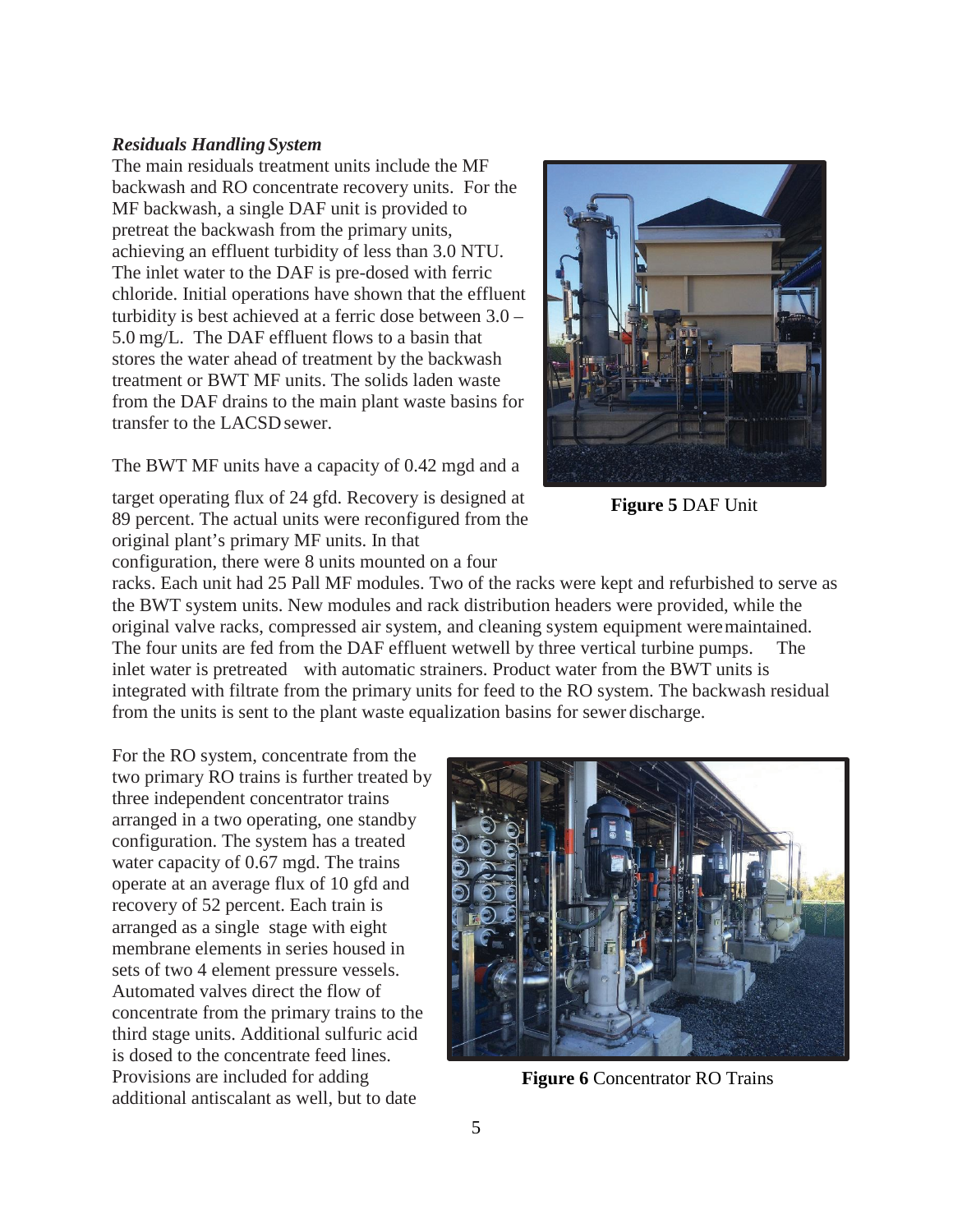supplemental antiscalant dosing has not been implemented. Based on the pilot test program, an operating interval between in place cleanings was estimated at roughly three weeks, compared to the roughly six month interval experienced by the primary trains. Due to the increased frequency, an automated cleaning system was provided that is a separate standalone system from the primary RO cleaning system.

### **First Year Operations**

The LVL WTF nears the end of its first year of operations with a mixed record of success. The overall facility main process units have performed well with some exceptions. Larger impacts resulted from latent construction issues, warranty call backs, SCADA completion, and operations transfer. Flows to the Alamitos Barrier were more restricted than originally anticipated as well. Each of these issues is described below.

#### *Latent Construction and Warranty Issues*

The expanded facility was commissioned over a three month period. Startup was challenging owing to limitations on the disposal of test water and complex interactions among the treatment processes. Several lessons were learned, including the importance of proper integration of SCADA screens developed by multiple system vendors, proper understanding of system testing requirements in terms of operating flows, and the proper timing of vendor field personnel. An additional challenge related to the integration of new equipment and facilities with original plant equipment and systems.

As a consequence, SCADA integration with the main LBWD operations group took most of the first quarter to accomplish. Completion of the final SCADA screens and integration with the LBWD supervisory system was required to allow remote 24-hr monitoring of the facility by offsite duty operators. Without this integration, the facility was limited to 8-hr operating windows when the facility itself was staffed.

Significant warranty issues occurred with the DAF unit and one transfer pump variable frequency drive (VFD). The launders in the DAF unit experienced gross mechanical failure and required replacement. The pump VFD caught fire in the electrical room for unknown reasons and required a full incident investigation.

Beyond these events, operations also revealed that certain equipment items remaining from the original facility were reaching the end of their useable life and needed replacement. Primary among these items were several chemical metering pumps in sodium hypochlorite, antiscalant, sulfuric acid and sodium hydroxide services. LBWD has instituted a process of replacing these components starting mid-year.

As a consequence, the LVL WTF did not initiate 24-hr continuous operations until September of this year. The facility ran for close to a month before operations at the LBWRP curtailed the availability of supply. The plant is now effectively off line until January of next year.

#### *Barrier Injection Flows*

During periods of operation, all product water from the LVL WTF is sent to the Alamitos Barrier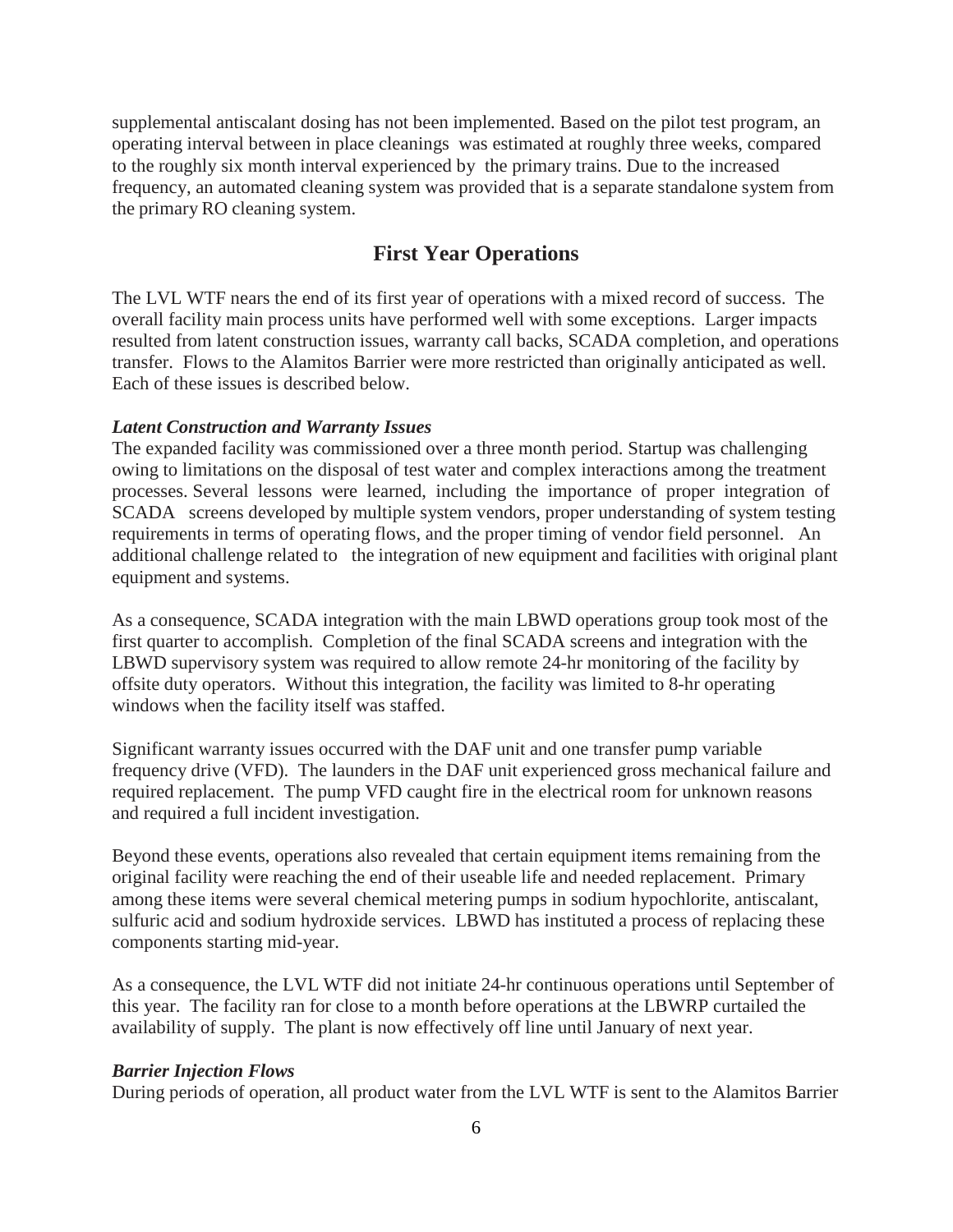injection wells. The injection well system is maintained by the County of Los Angeles (County), and all facility operations must be closely coordinated with them. In the initial operations phase, the County wished to introduce product water from the facility at a rate of 3.0 to 3.5 mgd to demonstrate stable operation. In some cases flows as low as 2.5 mgd were requested. This range of flow variability was not figured into the original plant expansion design—which is effectively equipped with two 4.0 mgd process trains. The limiting process is the RO system, which has less turn down capability at fixed recovery than the MF or UV/AOP systems. As a consequence we were forced to explore novel ways to increase the reduction in flow from the RO system. The solution was to allow the recovery of the primary RO trains to decrease, but always maintain the same flow of concentrate to the concentrator system. Figure 7 below is a snapshot of the flow set point table that was developed for operators to adjust to variable rates of facility production. The table columns outlined in red highlights the parameters input to the facility SCADA system to control operation of the primary RO trains.

| <b>LVL Operations Scenarios</b> |                         |                         |                                |                                              |                                         |                                    |                                     |                             |                                                |              |       |            |                                       |
|---------------------------------|-------------------------|-------------------------|--------------------------------|----------------------------------------------|-----------------------------------------|------------------------------------|-------------------------------------|-----------------------------|------------------------------------------------|--------------|-------|------------|---------------------------------------|
|                                 |                         |                         |                                |                                              |                                         |                                    |                                     |                             |                                                |              |       |            |                                       |
|                                 |                         |                         |                                |                                              |                                         |                                    |                                     |                             |                                                | 3rd Stage RO |       |            |                                       |
| <b>Plant Feed</b><br>Rate       | <b>Total RO</b><br>Feed | <b>RO Train</b><br>Feed | Total Train<br><b>Recovery</b> | <b>Total</b><br>Permeate<br><b>Flow Rate</b> | Stage 2<br>Permeate<br><b>Flow Rate</b> | Train<br>Conc.<br><b>Flow Rate</b> | <b>Total</b><br>Primary<br>RO Conc. | Production<br>w/ 1 RO Train | <b>Production</b><br>$W/2$ RO<br><b>Trains</b> | % Rec        | Conc. | Permeate   | <b>Total LVL</b><br><b>Production</b> |
| <b>MGD</b>                      | <b>MGD</b>              | qpm                     | %                              | qpm                                          | qpm                                     | qpm                                | qpm                                 | <b>MGD</b>                  | <b>MGD</b>                                     |              | qpm   | <b>MGD</b> | with 3rd stage                        |
|                                 |                         |                         |                                |                                              |                                         |                                    |                                     |                             |                                                |              |       |            |                                       |
| 8.70                            | 8.62                    | 2,993                   | 85%                            | 2,543                                        | 815                                     | 450                                | 900                                 | 3.66                        | 7.33                                           | 52%          | 432   | 0.67       | 8.00                                  |
| 8.50                            | 8.42                    | 2,924                   | 85%                            | 2,474                                        | 799                                     | 450                                | 900                                 | 3.57                        | 7.13                                           | 52%          | 432   | 0.67       | 7.80                                  |
| 8.25                            | 8.17                    | 2,838                   | 84%                            | 2,388                                        | 773                                     | 450                                | 900                                 | 3.44                        | 6.88                                           | 52%          | 432   | 0.67       | 7.56                                  |
| 8.00                            | 7.93                    | 2,752                   | 84%                            | 2,302                                        | 753                                     | 450                                | 900                                 | 3.32                        | 6.63                                           | 52%          | 432   | 0.67       | 7.31                                  |
| 7.75                            | 7.68                    | 2,666                   | 83%                            | 2,216                                        | 728                                     | 450                                | 900                                 | 3.19                        | 6.39                                           | 52%          | 432   | 0.67       | 7.06                                  |
| 7.50                            | 7.43                    | 2,580                   | 83%                            | 2,130                                        | 708                                     | 450                                | 900                                 | 3.07                        | 6.14                                           | 52%          | 432   | 0.67       | 6.81                                  |
| 7.25                            | 7.18                    | 2,494                   | 82%                            | 2,044                                        | 683                                     | 450                                | 900                                 | 2.95                        | 5.89                                           | 52%          | 432   | 0.67       | 6.57                                  |
| 7.00                            | 6.94                    | 2.408                   | 81%                            | 1.958                                        | 658                                     | 450                                | 900                                 | 2.82                        | 5.64                                           | 52%          | 432   | 0.67       | 6.32                                  |
| 6.75                            | 6.69                    | 2,322                   | 81%                            | 1.872                                        | 639                                     | 450                                | 900                                 | 2.70                        | 5.40                                           | 52%          | 432   | 0.67       | 6.07                                  |
| 6.50                            | 6.44                    | 2,236                   | 80%                            | 1,786                                        | 615                                     | 450                                | 900                                 | 2.57                        | 5.15                                           | 52%          | 432   | 0.67       | 5.82                                  |
| 6.25                            | 6.19                    | 2.150                   | 79%                            | 1,700                                        | 591                                     | 450                                | 900                                 | 2.45                        | 4.90                                           | 52%          | 432   | 0.67       | 5.57                                  |
| 6.00                            | 5.94                    | 2.064                   | 78%                            | 1.614                                        | 568                                     | 450                                | 900                                 | 2.33                        | 4.65                                           | 52%          | 432   | 0.67       | 5.33                                  |
| 5.75                            | 5.70                    | 1,978                   | 77%                            | 1,528                                        | 545                                     | 450                                | 900                                 | 2.20                        | 4.40                                           | 52%          | 432   | 0.67       | 5.08                                  |
| 5.50                            | 5.45                    | 1,892                   | 76%                            | .442                                         | 522                                     | 450                                | 900                                 | 2.08                        | 4.16                                           | 52%          | 432   | 0.67       | 4.83                                  |
| 5.25                            | 5.20                    | 1,806                   | 75%                            | 1.356                                        | 500                                     | 450                                | 900                                 | 1.95                        | 3.91                                           | 52%          | 432   | 0.67       | 4.58                                  |
| 5.00                            | 4.95                    | 1,720                   | 74%                            | .270                                         | 478                                     | 450                                | 900                                 | 1.83                        | 3.66                                           | 52%          | 432   | 0.67       | 4.33                                  |
| 4.75                            | 4.71                    | .634                    | 72%                            | 1,184                                        | 452                                     | 450                                | 900                                 | 1.71                        | 3.41                                           | 52%          | 432   | 0.67       | 4.09                                  |
| 4.50                            | 4.46                    | 1.548                   | 71%                            | 1.098                                        | 431                                     | 450                                | 900                                 | 1.58                        | 3.16                                           | 52%          | 432   | 0.67       | 3.84                                  |

**Figure 7** Primary RO Train Flow Summary

At this time the facility has been successfully operated at production flows as low as 2.0 mgd. The 24-hr operating period in September saw continuous operations at 4.0 mgd. Current total flows into the Alamitos Barrier are between 6.5 and 7.0 mgd. The County is still seeking further assurance of the facility's ability to operate reliably 24-hrs per day before allowing an increase of flow up to the full injection requirement.

#### *Treatment System Performance*

This section focuses on the performance-to-date of the MF and RO system, both primary and BWT/concentrator units. The performance of the DAF and UV/AOP systems has been acceptable once described equipment and operating issues were addressed.

#### *MF Systems*

The primary MF system includes six equivalent membrane units. Figure 8 shows the temperature corrected specific flux for each over the initial operating period. While there is some spread in the individual unit data, overall permeability of the membranes has been successfully maintained. This is particularly encouraging due to the fact the daily chemical washes of the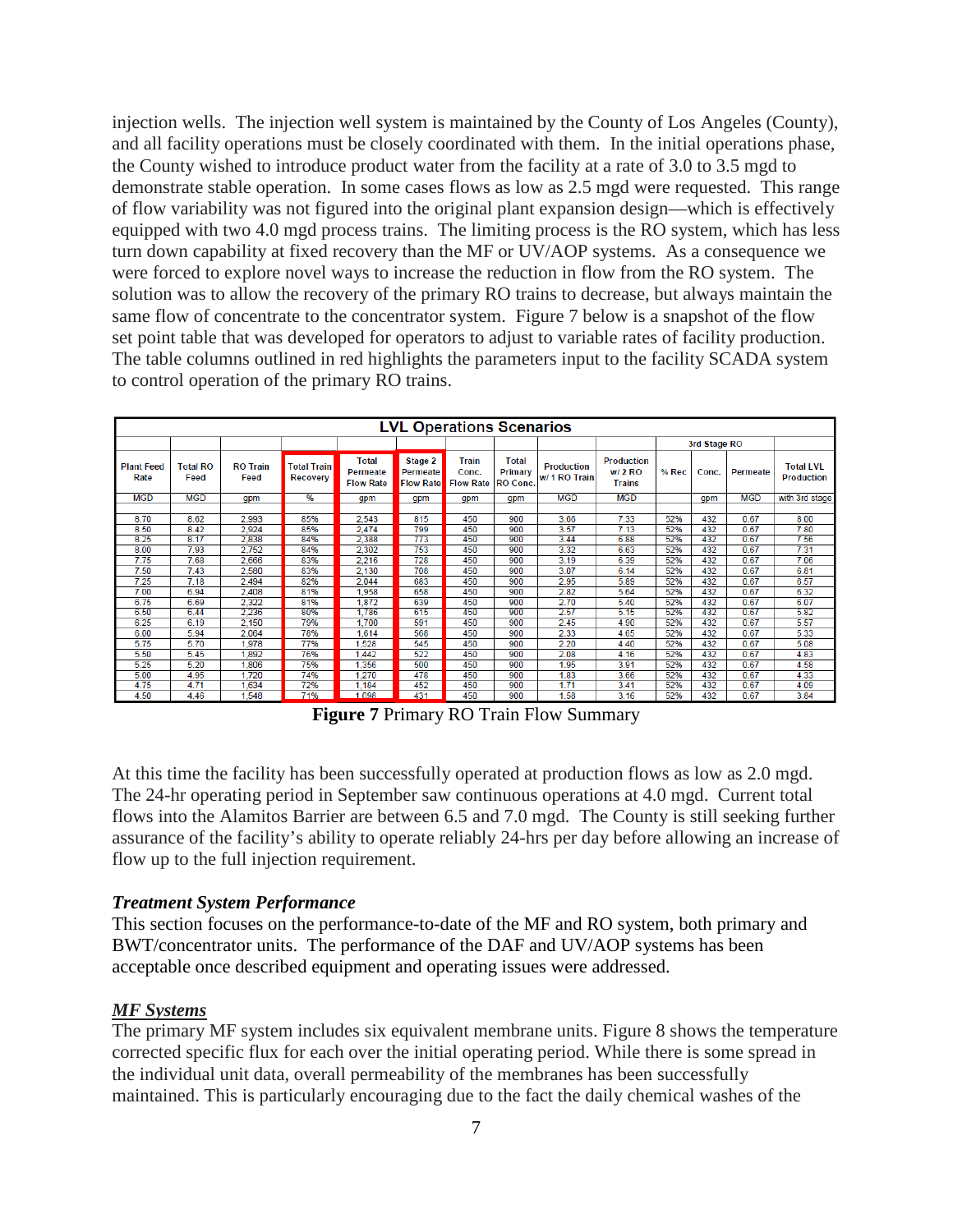

membranes have not been implemented during this period ofoperation.

**Figure 8** Specific Flux of Primary MF Units

In addition, system recovery has been maintained proximate to the 94 percent target for the majority of the operating period as shown no Figure 9. In some periods, lower recoveries were observed when all six process units were operating at low flow, causing the backwash sequences to trigger based on elapsed time rather than volume. This has been corrected by taking individual units offline during periods of low flow.



**Figure 9** Primary MF System Recovery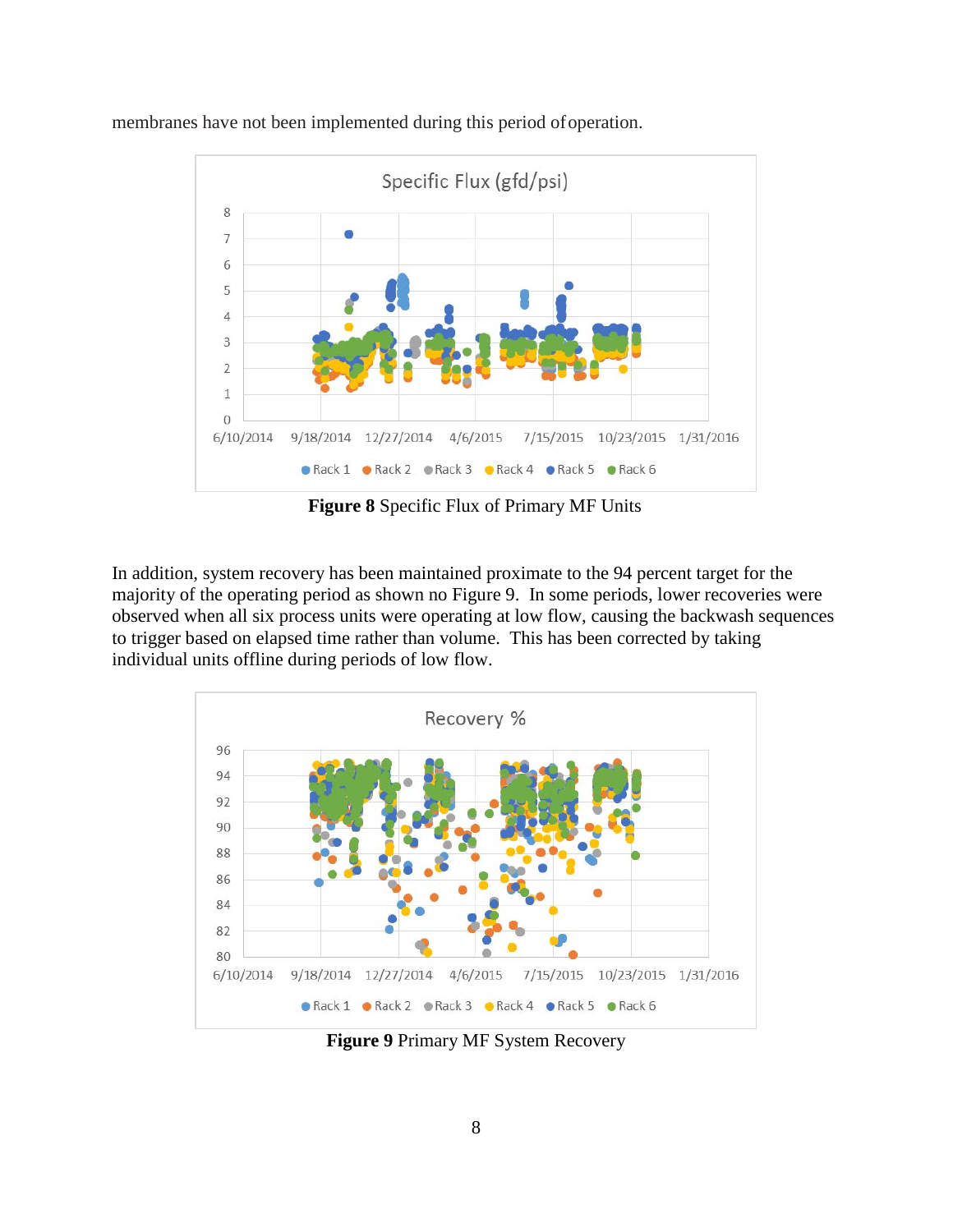Similarly, the four BWT MF units have performed well. There is a noticeable drop in specific flux of these units which is understandable given the higher solids load associated with the service. Still, overall permeability has been well maintained, again without the implementation of any cleanings to date.



**Figure 10** Specific Flux of the BWT MF Units

Similar to the primary MF units, target recoveries have been maintained for the majority of the operating period. Again, periods of low flow towards the end of the year saw a decrease in recovery due to the increased frequency of backwashing. Current practice similar to the primary system is to take units offline during periods of low flow.



**Figure 11** BWT MF System Recovery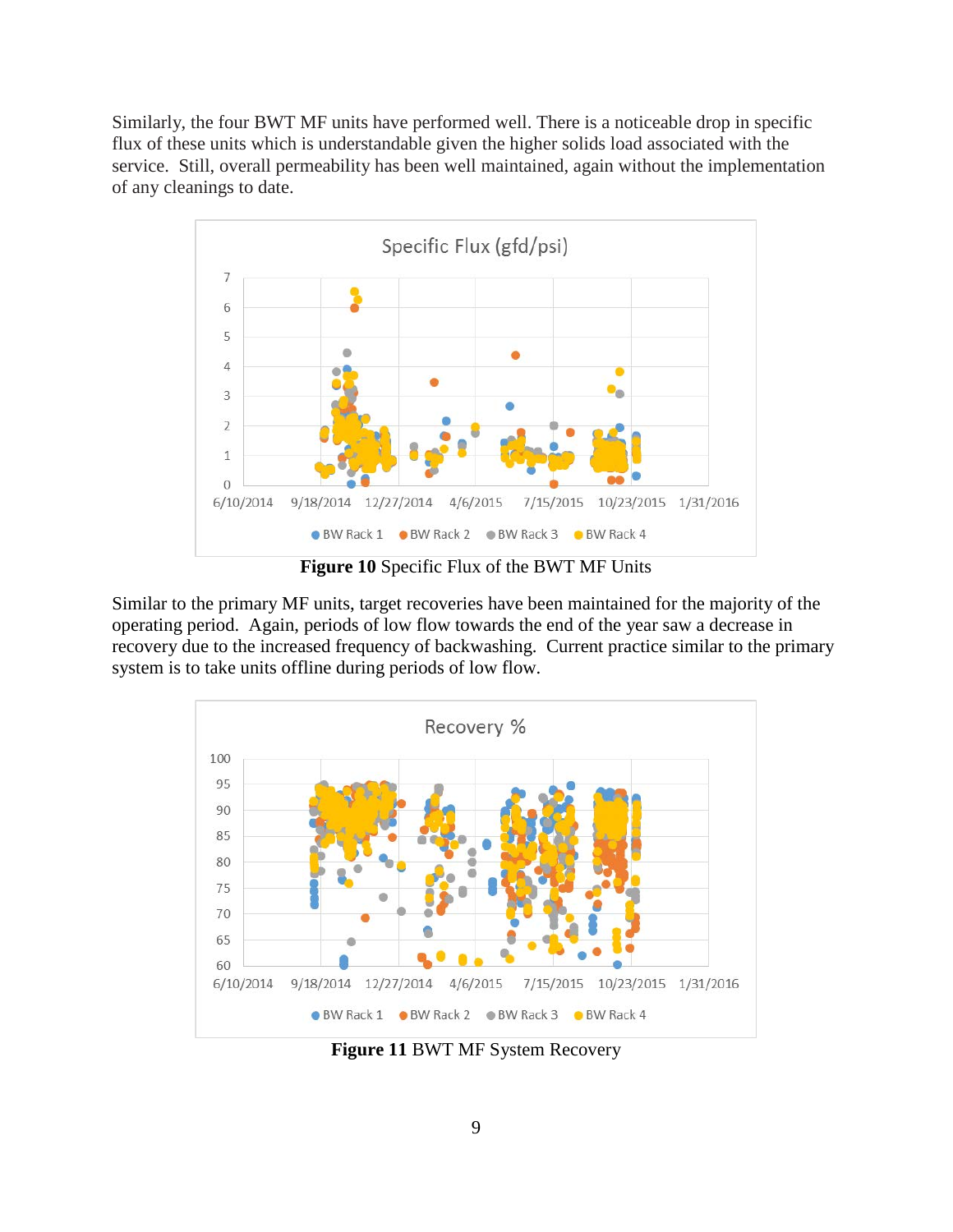### *RO Systems*

Initial operation of the primary RO trains has been very stable as well. While flows from the plant as a whole have been roughly half of the system design capacity, operation of the RO trains has rotated, meaning each operates near its rated capacity. Similar to the MF system data, we have included plots of specific flux for each train, which indicates the absence of any appreciable loss of permeability to date. The data is separated to show specific flux of each stage of the trains. While both have remained stable, the specific flux of the second stage is understandably lower than the first stage membranes.



**Figure 12** Specific Flux of Primary RO Trains

Lastly, we have included data for one of the third stage RO trains (Train 3) which is emblematic of the operation of the three trains but easier to view in isolation. From the pilot test we anticipate a roughly 21-day interval between cleanings for the third stage trains. However, the non-continuous operations to date have allowed extended operation on a calendar basis. All three trains have been successfully cleaned at this point; and permeability is generally stable as shown in the chart below.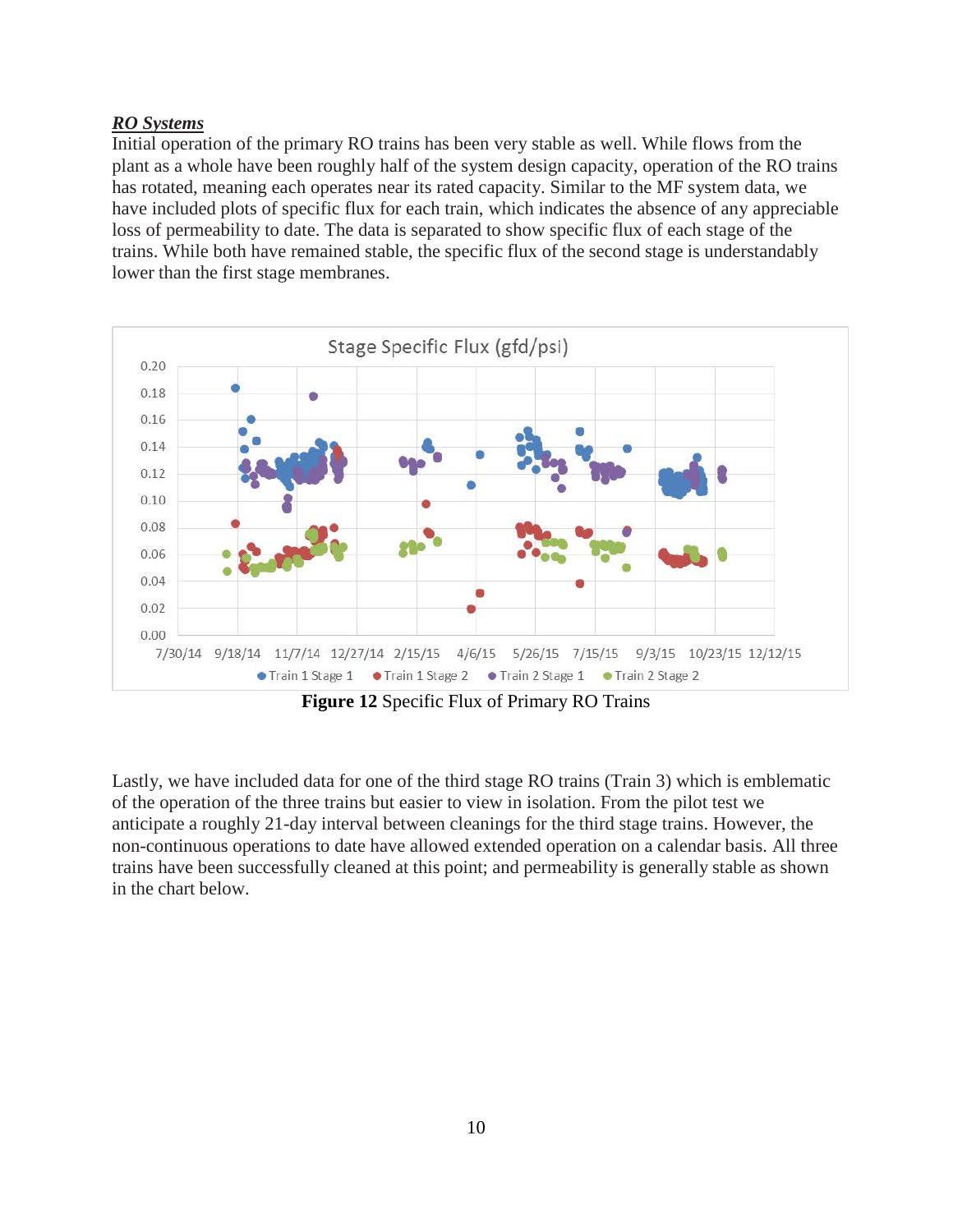

**Figure 13** Specific Flux of RO Concentrator Train 3

### *Water Quality*

Water quality for the facility's initial operations are provided in Table 1. The data are focused on the general mineral quality of the listed streams though the treatment process. The MF filtrate stream is representative of the feed water to the primary RO system. The RO product water is the combined quality of the primary and third stage trains' blended product stream. The final product water is representative of the post-UV and product stabilization. The quality of the primary RO and third stage RO brine streams are also included. The primary RO brine represents the quality of feed to the third stage trains; while the quality of the third stage concentrate is indicative of the overall concentration factor achieved through the combined RO process operating at an effective total recovery of 94 percent.

|                        | <b>Stream Identification</b> |                      |                            |                    |                                                 |  |  |  |
|------------------------|------------------------------|----------------------|----------------------------|--------------------|-------------------------------------------------|--|--|--|
|                        | <b>MF</b>                    | R <sub>O</sub>       | Final Product <sup>1</sup> | Primary RO         | Third Stage                                     |  |  |  |
| Parameter              | Filtrate <sup>1</sup>        | Product <sup>1</sup> |                            | Brine <sup>2</sup> | $RO$ Brine <sup><math>\overline{ }</math></sup> |  |  |  |
| Alkalinity, mg/L CaCO3 | 170                          | 5.1                  | 35                         | 1,160              | 2,100                                           |  |  |  |
| Calcium, mg/L          | 53                           | $\leq$               | 6.2                        | 276                | 577                                             |  |  |  |
| Chloride, mg/L         | 110                          | 5.1                  | 24                         | 625                | 1,260                                           |  |  |  |
| Iron, $mg/L$           | 0.068                        | <b>ND</b>            | <b>ND</b>                  | 0.28               | 0.53                                            |  |  |  |
| Manganese, mg/L        | 0.05                         | <b>ND</b>            | <b>ND</b>                  | 0.12               | 0.26                                            |  |  |  |
| Potassium, mg/L        | 16                           | $\leq$ 1             | $<$ 1                      | 77                 | 153                                             |  |  |  |
| Silica, mg/L           | 22                           | 0.6                  | 0.6                        | 125                | 245                                             |  |  |  |
| Sodium, mg/L           | 130                          | 8                    | 28                         | 508                | 1,450                                           |  |  |  |
| Sulfate, mg/L          | 89                           | 2.5                  | 2.5                        | 508                | 1,180                                           |  |  |  |